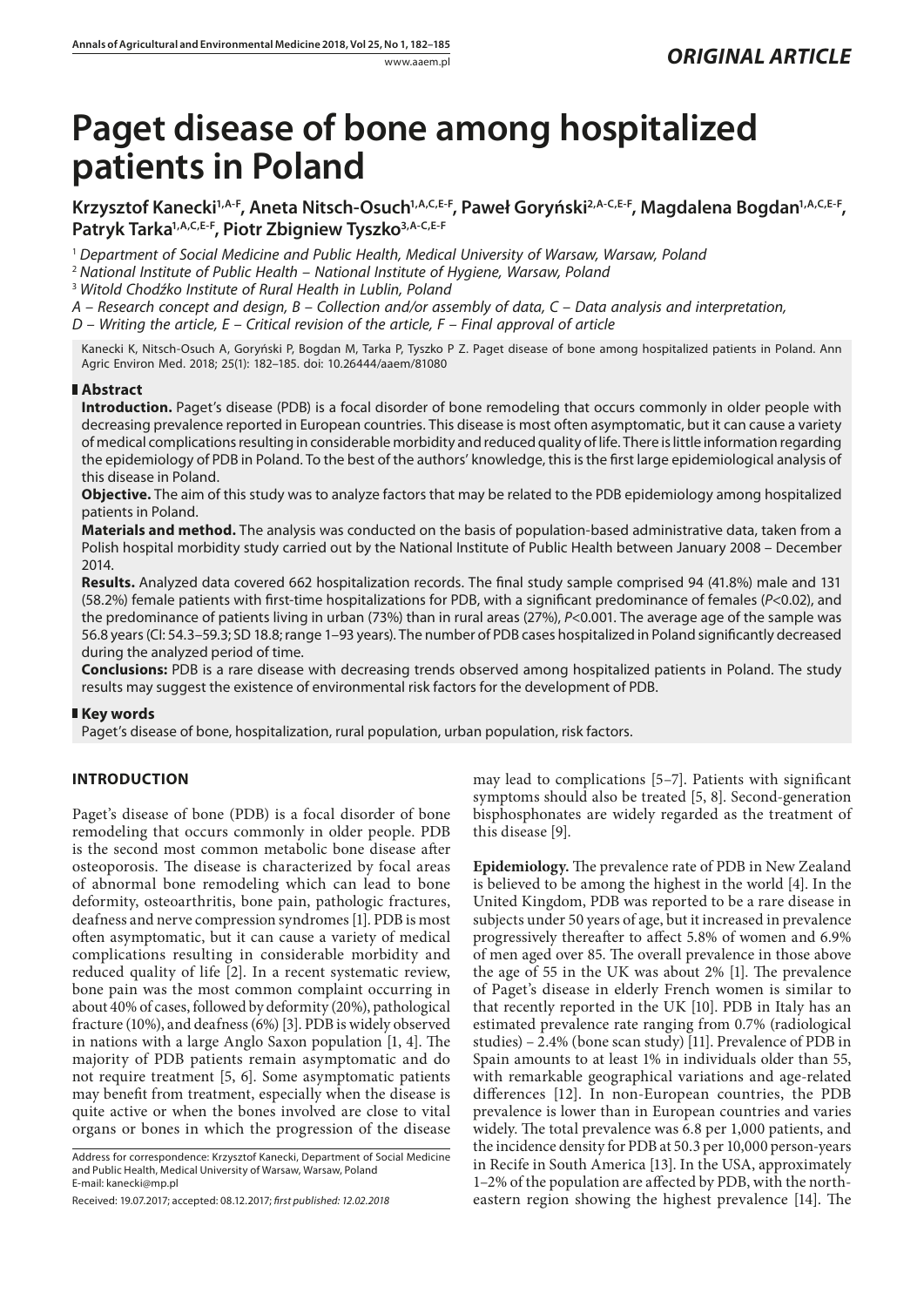Krzysztof Kanecki, Aneta Nitsch-Osuch, Paweł Goryński, Magdalena Bogdan, Patryk Tarka, Piotr Zbigniew Tyszko . Paget disease of bone among hospitalized patients…

prevalence rate of PDB was reported to be low in Japan (0.00028%) [15] and is believed to be a rare disease in Asia [16, 17].

**Genetic, environmental and other factors related to PDB.**  The cause of PDB is unknown, but genetic factors, particularly SQSTM1 mutations, and a substantial gene-environment interaction may be related to PDB [18]. Until now, SQSTM1 is the only PDB-causing gene identified. However, PDB patients without SQSTM1 mutations seem to have susceptibility to genetic polymorphisms in regions containing CaSR, ESR1, TNFRSF11B (OPG), TNFRSF11A (RANK), CSF1 (M-CSF), OPTN, TM7SF4 (DC-STAMP), VCP, NUP205, RIN3, PML, and GOLGA6A genes, which results in an increased risk of developing PDB [19].

Genetic factors seem to be important. Mutations in SQSTM1 occur in 25–50% of familial PD. Genotypephenotype relationships are present, as PD develops at an earlier age and is more extensive and severe in those with SQSTM1 mutations. These findings are more pronounced in those with truncating mutations [20].

Age and gender are the principal factors that have previously been related to the prevalence of PDB which increases substantially with age [12, 21–24]. Patients were diagnosed with Paget's disease of bone for the first time at the mean age of 69.6 years [22]. The disease was higher in frequency in people who were in the older decades of life with the highest prevalence of  $2.32 + 0.54\%$  in the 65–74-yearold age group [14]. It has been reported that the rate of PDB may increase significantly in those over 80 years of age [25]. Men were reported to be more frequently affected [21, 25–26]. Urban vs. rural residence may also be related to the prevalence of PDB, with more cases in urban centres of population [22]. PDB is reported to be significantly associated with wood-fired heating in childhood and/or adolescence [27]. The prevalence of PDB in archeological population groups was studied through the examination of skeletons available from central Europe, and these studies showed prevalence in central Europe (0.03%) [28].

**PDB trends in recent years.** Prevalence of Paget's disease in New Zealand has declined over the past two decades, indicating that there are important environmental determinants in its development [4]. No secular trend for decreasing prevalence of PDB in Italy was observed [23]. Previous studies indicated a reduction in the prevalence of Paget disease [29–30]. Another large study in England and Wales estimated that the prevalence of this disorder was 0.3% in subjects over 55 years of age [1]. In addition, a decrease in the prevalence of Paget's disease has been noticed in some European countries over a 20-year period, reaching an overall rate of 0.3% [21]. Moreover, the annual incidence of new cases of PDB has declined significantly in USA over the past 20 years [22]. A recent study demonstrated that the incidence of PDB in Spain had remained stable over the past 24 years in one region, substantial changes had been observed in the other region, although the severity of the disease had declined [31]. It was reported that the secular trend of Paget's disease present later in life and in a milder form may be related to important environmental determinants. Given the secular trend and limitations to life expectancy, it is predicted that Paget's disease will become increasingly rare [25].

#### **OBJECTIVES**

Most epidemiological studies on PDB have been performed in the UK and in other populations of British descent, such as those in the USA, Australia, and New Zealand. In contrast, few data are available about the epidemiology and characteristics of PDB in other European populations. Despite the impact of the disease on the population, only limited information about the epidemiology of PDB in Poland is available. The purpose of this study was to analyze factors that may be related to the PDB epidemiology among hospitalized patients in Poland.

#### **MATERIALS AND METHOD**

The analysis was performed using population-based administrative data collected between January 2008 – December 2014 by the National Institute of Public Health, as a part of the Polish Hospital Morbidity Study. Data on all inpatients discharged (living or deceased) from all hospitals, excluding psychiatric and military hospitals, are reported to the Institute, usually on a monthly basis. The database contains information from hospital documentation about each hospitalization, including the ICD-10 codes of the admission diagnosis and comorbidities, dates of admission and discharge, and the patient's birth date, gender, and place of residence. The database does not contain patients' names. Two analytic samples were considered in the current study: 1) all hospitalizations for PDB, and 2) first-time hospitalization for PDB. In addition to data from the hospital morbidity study, demographic data for the general Polish population were obtained from the Polish Central Statistical Office [32]. Incidence and prevalence rates were calculated using the number of PDB patients and corresponding census data. One study used a large primary care record-linkage resource, the General Practice Research Database (GPRD), to evaluate the incidence, clinical presentation, and natural history of Paget's disease of bone in England and Wales [1]. In another study, PDB prevalence was estimated on the basis of inpatient data in Italy [23] and Spain [12]. In Poland, a good alternative for an analysis of PDB epidemiology may be the database of the National Institute of Public Health.

**Statistical analysis.** All statistical analyses were performed using a licensed version of Statistica Software Dell Inc. (2016). Dell Statistica (data analysis software system), version 13. software.dell.com.) and WINPEPI programmes [33]. The results of descriptive analyses were expressed as means, medians and ranges for continuous variables, as well as counts and percentages for categorical data. 95% CIs were calculated assuming Poisson distributions of the observed cases. Nonparametric tests were used as appropriate when normality assumptions were not met. The chi-squared test was used to determine whether there was a significant difference between the frequencies. The linear regression analysis was used for trend analysis. A *P*-value of <0.05 was considered to be statistically significant.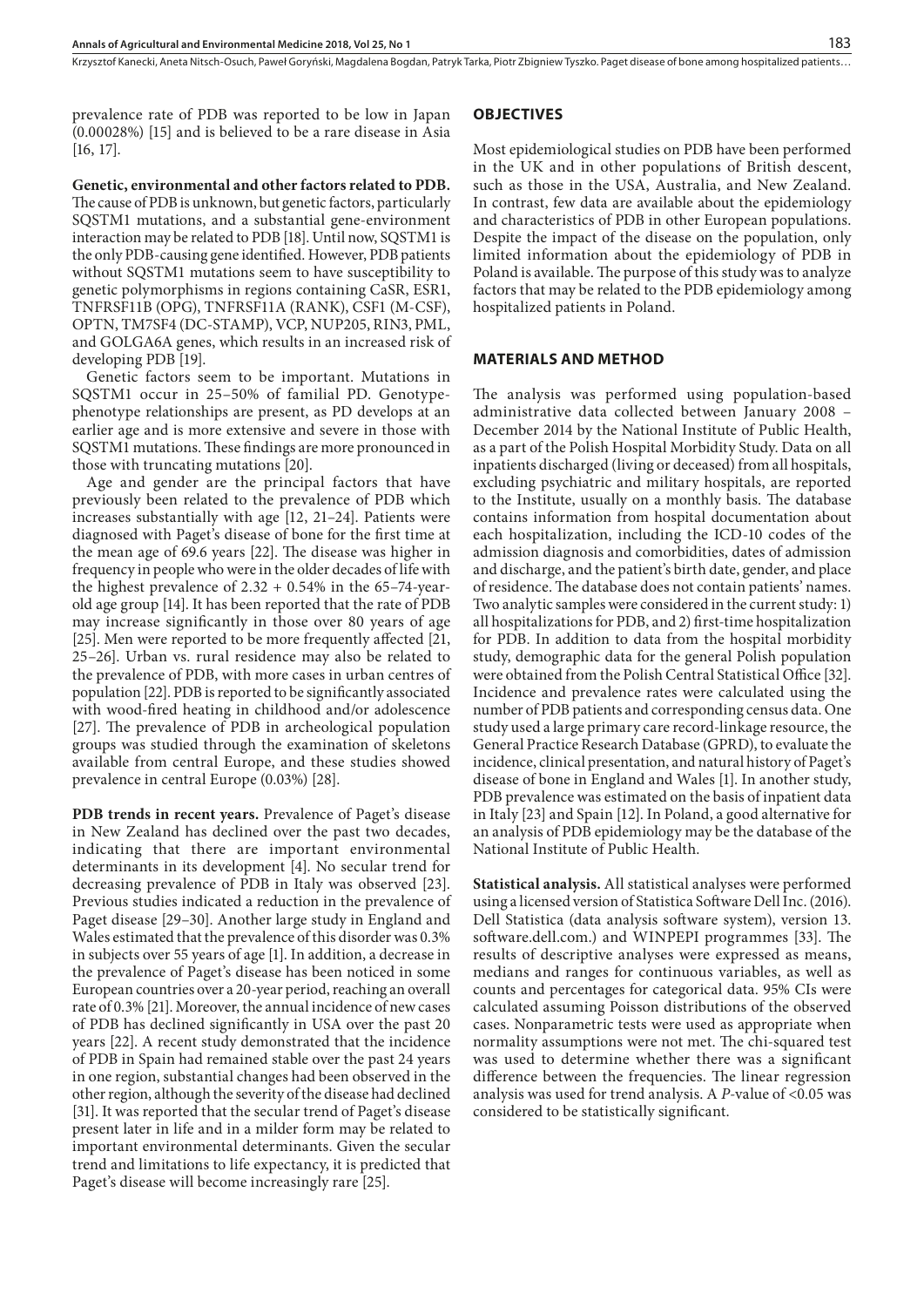#### **RESULTS**

Analyzed data covered 662 hospitalization records. The final study sample comprised 94 (41.8%) male and 131 (58.2%) female patients with first-time hospitalizations for PDB, with a significant predominance of females (*P*<0.02), and a predominance of patients living in more urban (73%) than rural areas (27 %), *P<*0.001. The average age of the sample was 56.8 years (CI: 54.3–59.3; SD 18.8; range 1–93 years). The incidence of Paget's disease is difficult to estimate because most patients are asymptomatic. Based on hospitalization registers, the average incidence of PDB among hospitalized patients may be estimated at 0.8 / million per year (95%CI: 0.6–1). The actual incidence is probably at least several times higher since PDB is largely asymptomatic. The number of newly-diagnosed cases of PDB in Poland per year across the study period by gender is presented in Figure 1, and by place of residence in Figure 2. The number of first-time hospitalizations of PDB patients decreased significantly in the analyzed period of time (*P*<0.05).



**Figure 1.** Number of cases of Paget's disease of bone by gender per year in Poland, 2008–2014



**Figure 2.** Number of cases of Paget's disease of bone by place of residence per year in Poland, 2008–2014

### **DISCUSSION**

Although epidemiologic data on the PDB epidemiology have been reported in several European countries, there is no comprehensive analysis of the PDB epidemiology and factors related to this disease in Poland. Because PDB may be asymptomatic, it is difficult to assess the PDB incidence, but it is expected that the analysis of hospitalization data from a 7-year period of time may provide approximate information on the incidence of PDB in patients requiring hospitalization.

On the basis of the data obtained from a national inpatient discharge database, the average annual incidence of PDB in Poland may be estimated at 0.8 per million, which may be lower than the incidence reported in other European countries. The reason may be related to the fact that PDB is often asymptomatic and is frequently discovered incidentally when an elevated serum alkaline phosphatase is found in a routine laboratory test, or discovered radiographically in an x-ray performed for unrelated reasons. PDB can be diagnosed in outpatient care, but hospitalization may be considered necessary when the following symptoms appear: bone fractures or deformities, bone changes deteriorating quickly, unspecified pain, deafness, elevated calcium levels, heart failure, paraplegia or spinal stenosis.

PDB affects mainly elderly people, who may be hospitalized more often than those who are younger. A recent populationbased study from Olmsted County, Minnesota, USA, found that 58% of the patients had symptoms at diagnosis [34]. On the basis of this information, it can be assumed that the PDB incidence rate is several times higher than the incidence calculated in this study.

The number of hospitalization cases in PDB patients in Poland decreased significantly in 2008–2014. The decline in both the prevalence and the severity of PDB has been documented in other countries in the recent past [21, 35, 36]. The incidence and prevalence rates of PDB vary widely between populations, but both have decreased in most regions in recent years [37]. At present, the reasons for these changes remain unclear, but they are likely to be due to an interaction between genetic factors and environmental triggers which may differ in different regions [37]. Additionally, the geographical distribution of PDB has been shown to differ not only between different countries, but also within the same country. Areas of remarkably high prevalence have been described in the northeast of the USA, and territories of Spain and Italy [14, 38, 39]. The average age of people with PDB ranged from 50–60 years and it is similar to data from other European countries. It was reported in another study that there was a secular trend of Paget's disease presenting later in life and in a milder form, which might be related to environmental determinants [25]. In this study, PDB was more significantly observed in females than males. This observation may be associated with an increased risk of PDB in females, or the existence of environmental or other unknown factors that increase the risk of PDB in females.

Data from this study suggest that an unknown environmental factor may be related to the higher PDB incidence in urban that rural areas. While environmental pollution affects mainly urban areas, its progressive reduction can decrease the frequency of PDB occurrence in Poland in both genders, as observed in the presented study and illustrated in Figure 1. In another study, more PDB cases were also observed in urban than rural areas [22]. Other environmental triggers suggested to be implicated include less exposure to zoonoses due to emigration from rural to urban areas, and fewer infections due to public health measures and vaccination programmes [37]. PDB appeared to be more prevalent in rural than in urban areas of Italy, and a significant association with animal contacts was shown, providing further support for the role of infective agents [11]. Additionally, animal-related factors may be important in the etiology of PDB and may interact with SQSTM1 mutations, thus influencing the disease severity [40]. It was reported that